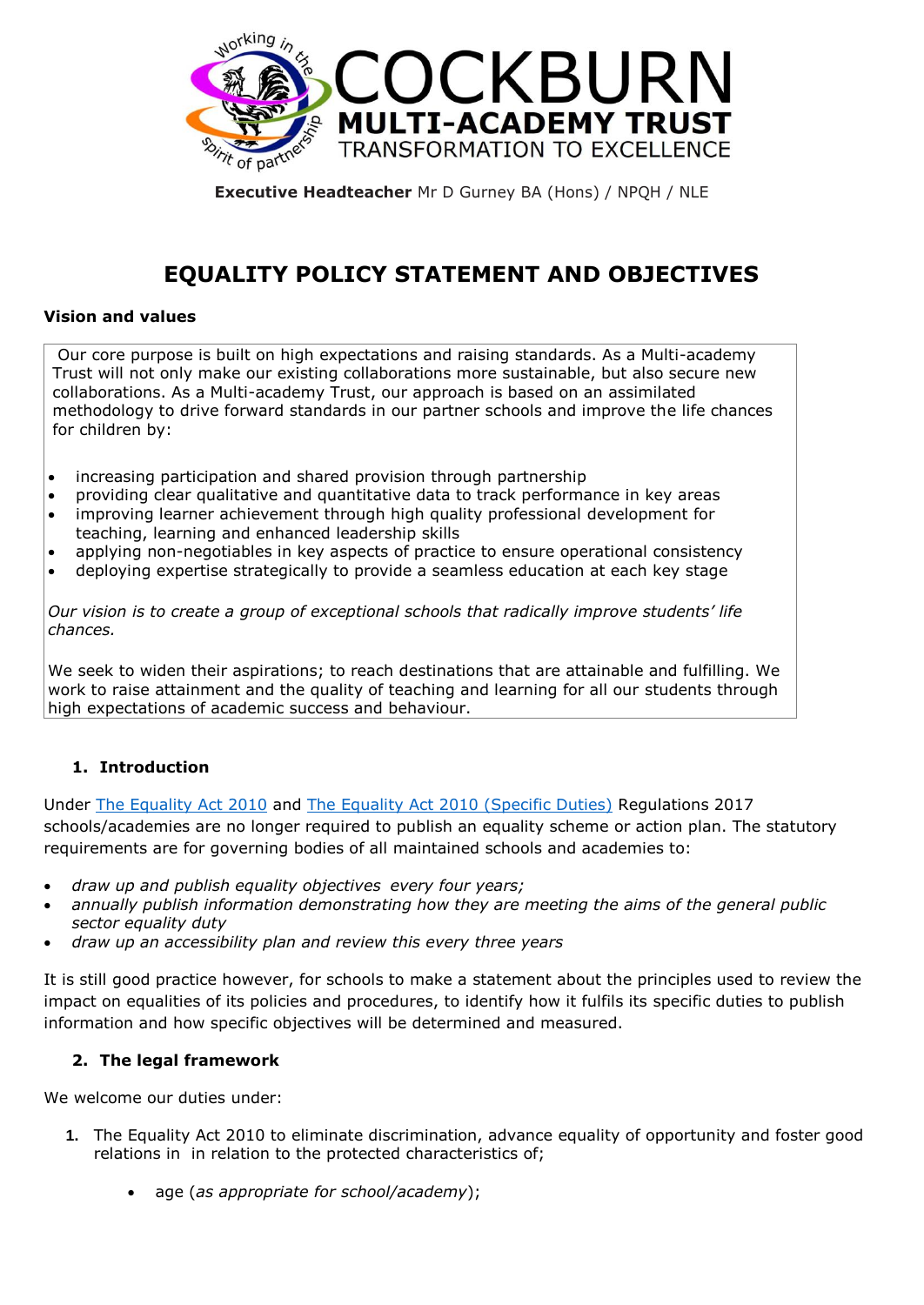- disability;
- gender reassignment;
- marriage and civil partnership;
- pregnancy and maternity;
- race;
- religion and belief;
- sex;
- sexual orientation
- **2.** The Public Sector Equality Duty to assess the impact of our policies and practices on staff and students and take action to remove any obstacles identified, having due regard to:
	- **Eliminating unlawful discrimination, harassment and victimisation.**
	- **Advancing equality of opportunity between people who share a protected characteristic and people who do not share it.**
	- **Fostering good relations across all protected characteristics between people who share a protected characteristic and people who do not share it.**

# **3. Guiding principles**

In fulfilling our statutory duties we are guided by seven principles.

# **Principle 1: All members of the Multi-academy Trust and wider community are of equal value**

We see all members of the Multi-academy Trust and wider community of equal value:

- whether or not they are disabled
- whatever their ethnicity, culture, national origin or socio- economic circumstances
- whatever their gender and sexual identity
- whatever their religious or non-religious affiliation or background
- whatever their age

# **Principle 2: We recognise and respect diversity**

Treating people equally does not necessarily involve treating them all the same. Our policies, procedures and activities must not discriminate, but are differentiated, as appropriate, to take account of differences of life-experience, outlook and background, and in the kinds of barrier and disadvantage which people may face, in relation to:

- disability, so that reasonable adjustments are made;
- ethnicity, so that different cultural backgrounds and experiences of prejudice are recognised;
- gender and sexual orientation so that the different needs and experiences of girls and boys, women and men lesbian, gay, bisexual and transgender people are recognised;
- religion belief or faith background;
- sexual identity; and
- age (where appropriate).

# **Principle 3: We foster positive attitudes and relationships, and a shared sense of cohesion and belonging**

We intend that our policies, procedures and activities should promote:

- positive attitudes towards disabled people, good relations between disabled and non-disabled people, and an absence of harassment of disabled people;
- positive interaction, good relations and dialogue between groups and communities different from each other in terms of ethnicity, culture, religious affiliation, or national origin, and an absence of prejudice-related bullying and incidents;
- mutual respect and good relations between boys and girls, women and men, lesbian, gay, bisexual and transgender people and an absence of sexual and homophobic harassment; and
- promote positive intergenerational attitudes and relationships.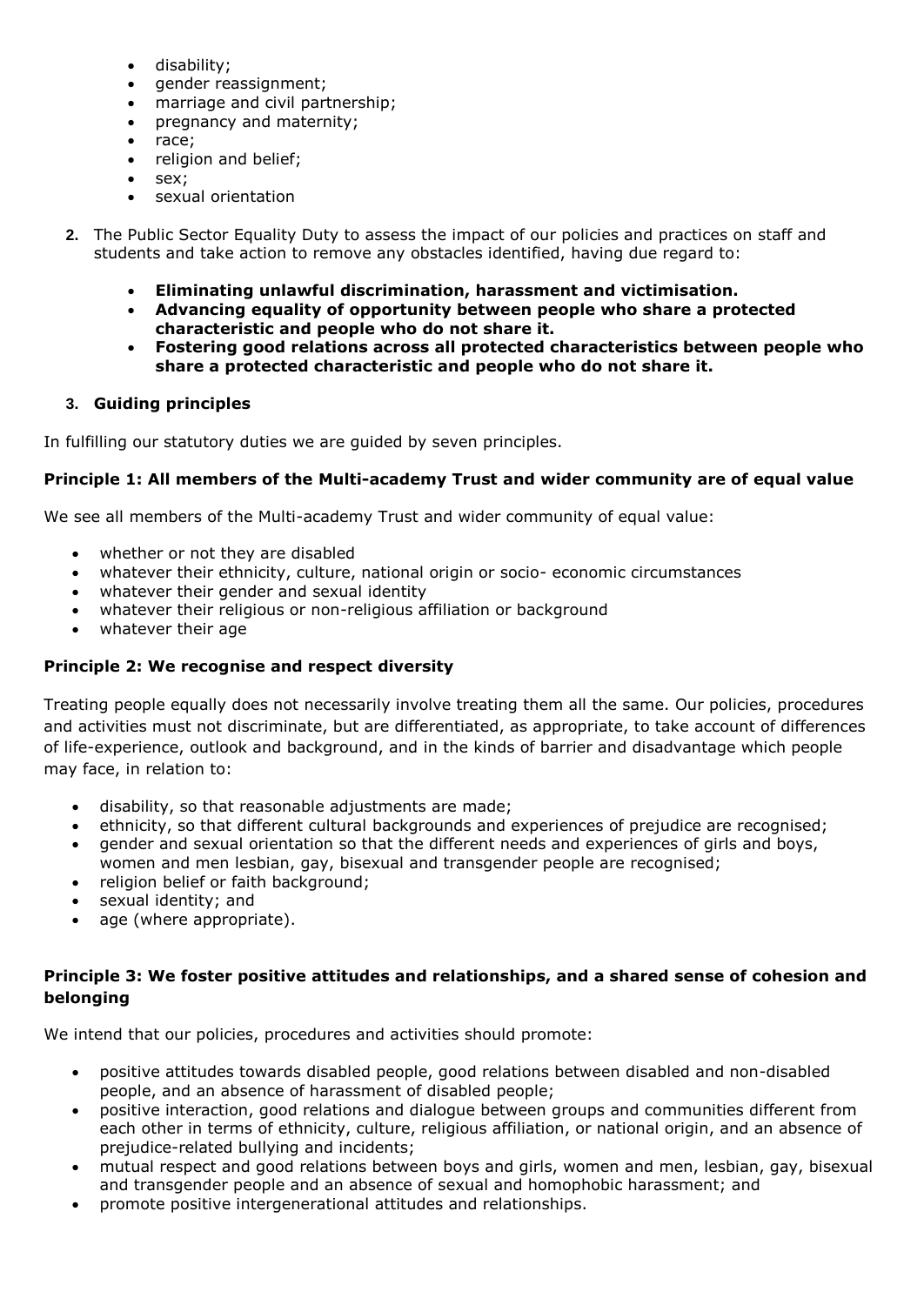# **Principle 4: We will ensure that the recruitment, retention and ongoing development of staff is undertaken in a fair and equitable manner to support our vision and values**

Policies and procedures should benefit all employees and potential employees, for example in recruitment and promotion, and in continuing professional development:

- whether or not they are disabled;
- whatever their ethnicity, culture, religious affiliation, or national origin;
- whichever their gender and sexual identity and with full respect for legal rights relating to pregnancy and maternity; and
- whatever their age

## **Principle 5: We aim to reduce and remove inequalities and barriers that already exist**

In addition to avoiding or minimising possible negative impacts, we take opportunities to maximise positive impacts by reducing and removing inequalities and barriers that may already exist between:

- disabled and non-disabled people;
- people of different ethnic, cultural and religious backgrounds;
- girls and boys, women and men;
- lesbian, gay, bisexual and transgender; and
- age (where appropriate).

## **Principle 6: We consult widely**

People affected by a policy or activity should be consulted and involved in the design of new policies, and in the review of existing ones. Where possible we consult and involve:

- disabled people as well as non-disabled;
- people from a range of ethnic, cultural and religious backgrounds;
- both women and men, and girls and boys;
- lesbian, gay, bisexual and transgender people; and
- people of different ages and generations.

# **Principle 7: We feel that the community as a whole should benefit**

We intend that our policies and activities should benefit society as a whole, both locally and nationally, by fostering greater social cohesion, and greater participation in public life of:

- disabled people as well as non-disabled;
- people of a wide range of ethnic, cultural and religious backgrounds;
- both women and men, girls and boys,
- lesbian, gay, bisexual and transgender people; and
- people of different ages and between generations.

# **4. Practical application of these principles and Equality Objectives**

In the light of the principles stated above the following characteristics have been considered in order to identify practical objectives and plans of specific action:

- disability
- ethnicity
- gender
- sexual orientation
- religion and belief
- age

# **Equality objectives**

**Objective 1:** To ensure reasonable adjustments are fully considered and where applicable put in place for staff and students covered under the Equality Act in order to meet their needs and ensure that any disadvantages they experience are addressed: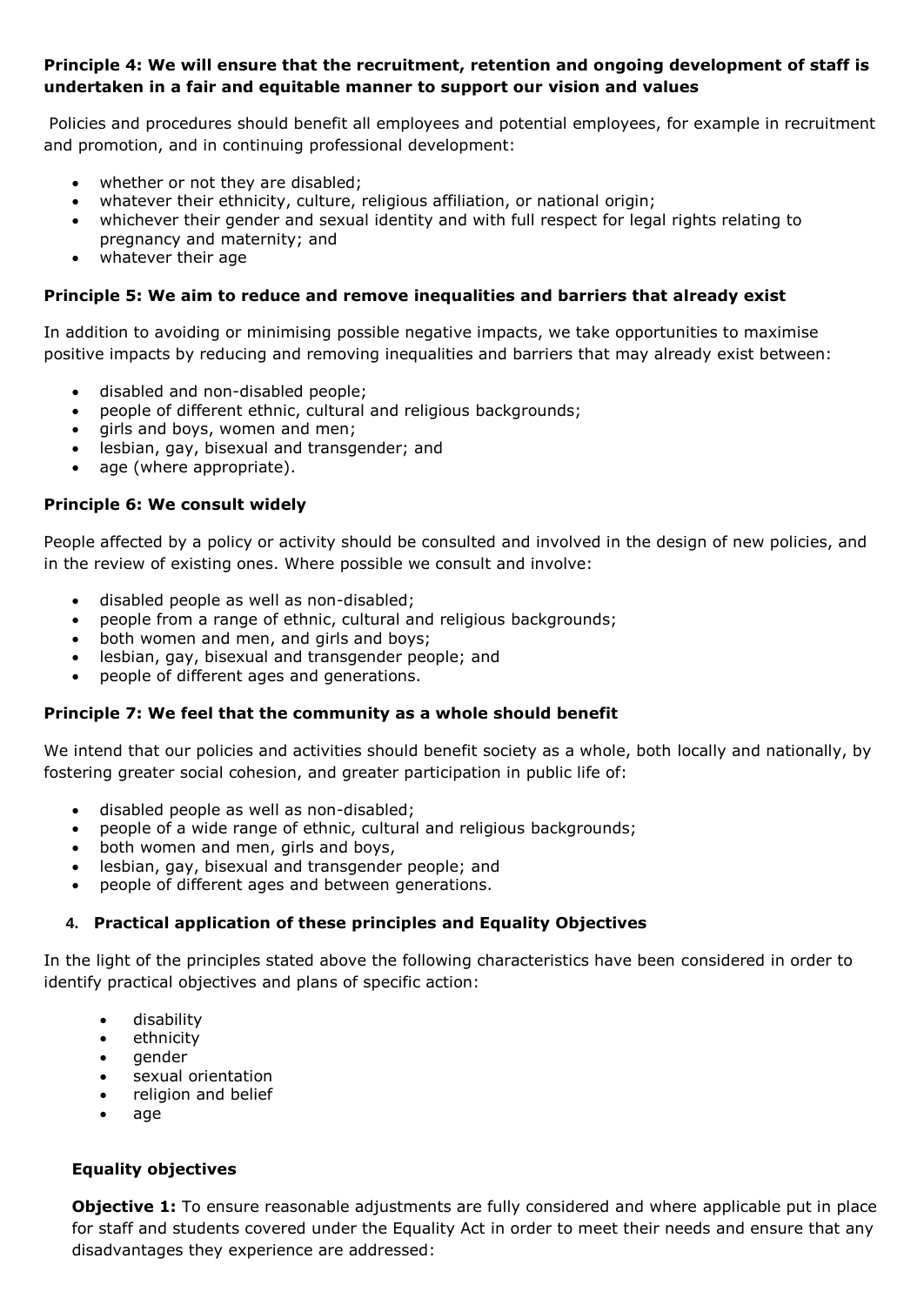# **We will do this by:**

- Complying with the SEND and attendance policies
- Carrying out risk assessments for students and staff with specific medical needs
- Seeking appropriate medical advice
- Ensuring the necessary support agencies are consulted
- Investing in proactive employee assistance programmes and early intervention therapy
- Maintaining our Investors in People and Investor in Students status
- Students with differing abilities, talents and needs will be represented in the Academy community: ensuring that all students have the opportunity to participate in student voice activities
- Regularly carrying out staff voice surveys and responding to any concerns

**Objective 2:** All stakeholders are aware of equal opportunities and non-discrimination and that all applicants who apply to work in the Trust have a positive and inclusive experience:

# **We will do this by:**

- Ensuring that all processes pertaining to recruitment, continuous professional development and induction have due regard for equal opportunities.
- Recruitment & selection policy, processes and templates are regularly reviewed to ensure they are free from bias.
- All applicants who at least meet the minimum criteria of the personnel specification will be guaranteed an interview, to help address the under-representation of staff with disabilities in the school/academy workforce.
- Giving applicants the opportunity to provide feedback on any barriers they faced during the recruitment process and can make suggestions on how the process can be improved as part of the equality monitoring form.
- Using organisational health indicators to identify any areas of under representation and to take positive action where appropriate.
- Equality & diversity are included in corporate and local induction processes

**Objective 3:** Inclusive, personalised learning strategies will be developed to meet the individual needs of all students to help them to achieve the best possible outcomes and qualifications for the next stages of their life and education. Respect is fundamental to the Trust's shared Values and Expectations and will be promoted in all aspects of academy life:

# **We will do this by:**

- Fostering an inclusive ethos, ensuring the curriculum, learning environment and work experience challenge stereotypes and removing barriers to learning
- Developing students' knowledge and understanding so they can fully participate in a diverse multicultural world
- Promoting inclusion, individuality in all aspects of academy life and challenging any form of unacceptable behaviour
- Monitoring, recording and reporting hate incidents to ensure students are not at risk of discrimination or bullying
- Celebrating and promoting different cultural, social and religious events, celebrations and festivals within the academy community

# **5. The curriculum**

We will actively seek opportunities to review the curriculum in order to ensure that teaching and learning reflect the seven principles outlined above.

# **6. Training and development**

We will ensure staff and governors are offered the opportunity to engage in appropriate training and development to support the achievement of the seven principles

# **7. Ethos and organisation**

We ensure that the principles listed above apply also to the full range of our policies and practices, including those that are concerned with: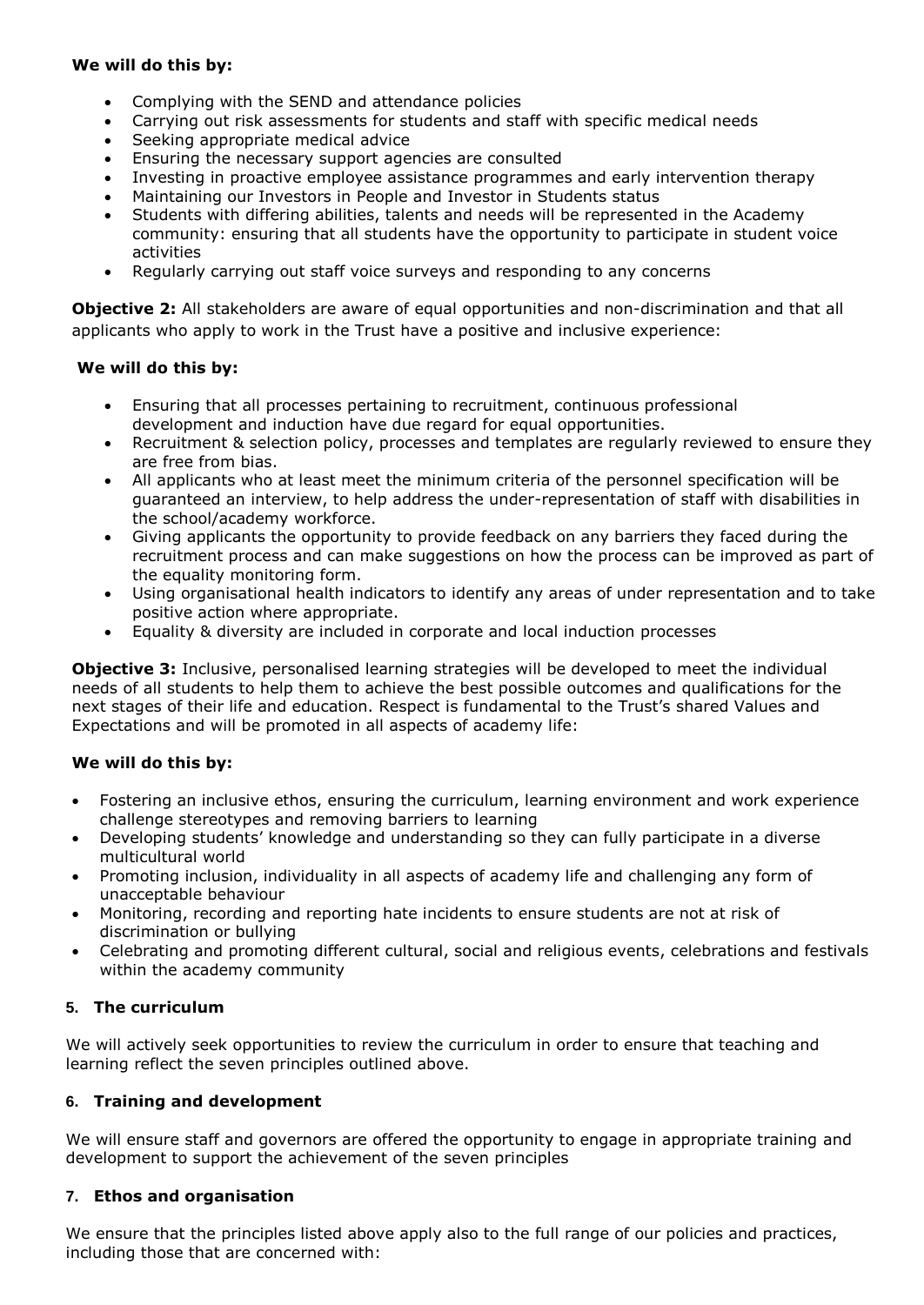- students' progress, attainment and assessment;
- students' and staff personal development, welfare and well-being;
- teaching styles and strategies;
- admissions and attendance;
- staff and governor recruitment, retention and professional development;
- care, guidance and support;
- behaviour, discipline and exclusions;
- working in partnership with parents/carers;
- working with the wider community;
- participation of groups in wider school/academy activities; and
- preparing all members of the learning community for living and positively contributing to a diverse society.

## **8. Addressing prejudice and prejudice-related bullying**

Cockburn Multi-academy trust is opposed to all forms of prejudice which stand in the way of fulfilling legal duties for all aspects of equality:

- prejudices related to disability and special educational needs
- prejudices related to racism and xenophobia, including those that are directed towards religious groups and communities, for example anti-Semitism and Islamophobia, and those that are directed against Travellers, refugees and people seeking asylum
- prejudices reflecting sexism and homophobia

We take seriously our obligation to report regularly to the local authority about the numbers, types and seriousness of prejudice-related incidents at our school/academy and how they were dealt with.<sup>1</sup>

#### **9. Roles and responsibilities**

- The Trust Board is responsible for ensuring that the Multi-academy Trust complies with current legislation, and that this policy statement and its related procedures and strategies are implemented.
- The Chair of the Local Governing Body for each school/academy in the Trust is responsible for monitoring the implementation of this policy statement.<sup>2</sup>
- The Executive Headteacher/CEO is responsible for ensuring that the policy statement is implemented across all School/Academy's in the Trust.
- The Headteacher/ Head of School has day-to-day responsibility for coordinating implementation of the policy statement. They will ensure that all staff, governors and visitors are aware of their responsibilities and are given appropriate training and support; and for taking appropriate action in any cases of unlawful discrimination.
- All staff are expected to:
	- promote an inclusive and collaborative ethos in their classroom
	- challenge and deal with any prejudice-related incidents that may occur
	- identify and challenge bias and stereotyping in the curriculum
	- support students in their class for whom English is an additional language
	- keep up-to-date with equalities legislation relevant to their work.
	- ensure that students have the opportunity to have their voices heard with regards to equality issues

#### **10. Information and resources**

 $\overline{a}$ 

<sup>1</sup> Guidance on reporting is given in Leeds City Council's ["Hate incident reporting guidance for children's settings and](http://www.leeds.gov.uk/docs/Childrens%20Settings%20Hate%20Incident%20Reporting%20Sheet%20Guidance%2011%2014.pdf)  [schools"](http://www.leeds.gov.uk/docs/Childrens%20Settings%20Hate%20Incident%20Reporting%20Sheet%20Guidance%2011%2014.pdf)

 $2$  This is not statutory; however guidance on the role of the Equality Governor is available from [Leeds for Learning.](https://secure2.sla-online.co.uk/Pages/mPageView.aspx?id=2861) The relevant training is also available through the website.